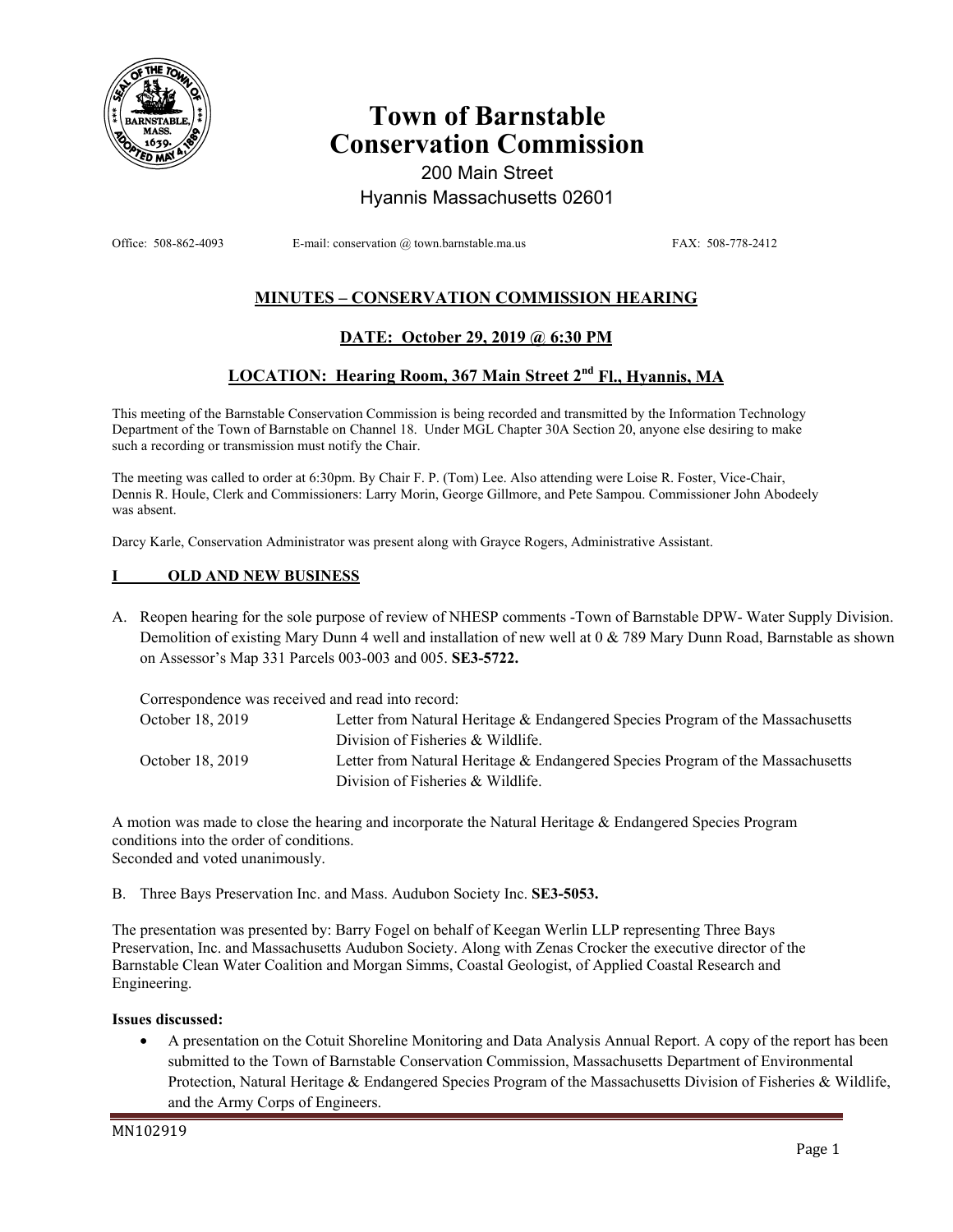- The report summarizes data collected in the last year. Project commenced last November for dredging at the western end of Sampson's Island and Dead Neck with materials being back passed to the eastern end of Dead Neck to reestablish bird habitat
- It was noted that a group of land owners at the Cotuit shoreline, transects 1-6, on the western shoreline, approached Three Bays Preservation, Inc. through their attorneys requesting to enter into agreement to monitor their shorelines to determine changes over the course of the project or afterwards. It was also requested that Three Bays Preservation, Inc. distinguish between whether changes are due to the project or due to the naturally changing shoreline.
- It was reported that it was found, through the applications of these 6 transects, that the shoreline was naturally eroding It was found in submitted applications that the properties, transects 1-6, had been eroding all ready from the increasing current flow due to the narrowing of the channel.
- There was a comment based on the submitted revision that property owners approached Three Bay Preservation, Inc. in 2014 with their attorney to enter into the agreement thus adding a  $7<sup>th</sup>$  transect.
- There was a comment based on the dredging completed in January 2019, the first year of a three year project, in which the plan had four quarters of monitoring proposed in the first year, two in second year, and one in the third year.
- There was discussion about the 7 transects of which a plan was proposed that Three Bays Preservation, Inc. worked with their consultant in placing nourishment sand above mean high water as a proactive step in possible erosion due to future storms. During the negotiation of such an agreement about how Three Bays Preservation Inc. would fund such a project, there was an oversight and the first 2 quarters of monitoring were not conducted. The winter and spring of 2019 was not conducted. The first monitoring quarter was supposed to go to minus 15 feet out into the channel and the other three were supposed to go to minus 5 feet. The survey in July of 2019 was done to 15 feet. The survey in October was the wading survey at 5 feet.
- The Cotuit Shoreline Monitoring and Data Analysis Annual Report contains the results of three monitoring events: October 2018 (before the dredging began), July of 2019, and October of 2019. The conclusion from Applied Coastal Research and Engineering, the project engineers, a natural variation occurred from natural erosion and accretion from the shoreline to out into the water. It reflects summer accretion and due to the past mild winter, from a storm wave and wind standpoint, there was not one event that could found responsible for significant variation. The shoreline has been stable and the project has not been found responsible for triggering mitigation requirements that have been agreed upon with the transect owners. Three Bays Preservation Inc. agreed to perform required mitigation as agreed upon regarding the draft needed for sea vessels.
- A question was raised from the Commission about how a significant difference would be defined in terms of feet. In response, the language in the agreement made with the transect owners, there was no agreed upon number(s) to trigger mitigation. There are two methods of measurement used in the report which are: **+/-** 3 feet in shoreline change and the accuracy of elevation for the perpendicular measurements of transects is in terms of centimeters.
- There was a question posed by the Commission about whether or not the location of the current had changed. There has been no data collected in this current report about the location of the current. The Commission proposed that such information be collected to see how the dredging stabilizes and works in conjunction with the Osterville cut.
- It was noted that the Barnstable Clean Water Coalition has increased the monitoring of water quality.
- The Massachusetts Audubon Society is pleased with the 400% increase of Plover nests and fledglings. 15 chicks fledged from 9 nests in comparison to the previous year when 3 chicks fledged from 8 nests.
- A question was posed by the Commission regarding the results from the water quality tests. The results are not in because it is a part of a long term project. The Department of Environmental Protection through their water quality certification and Chapter 91combined permit is interested in the water quality results as well.
- Additional questions were asked about the expectation of variation. There was low expectation for short term variation. The data was collected in reference to long term which would be based upon  $40 - 100$  years.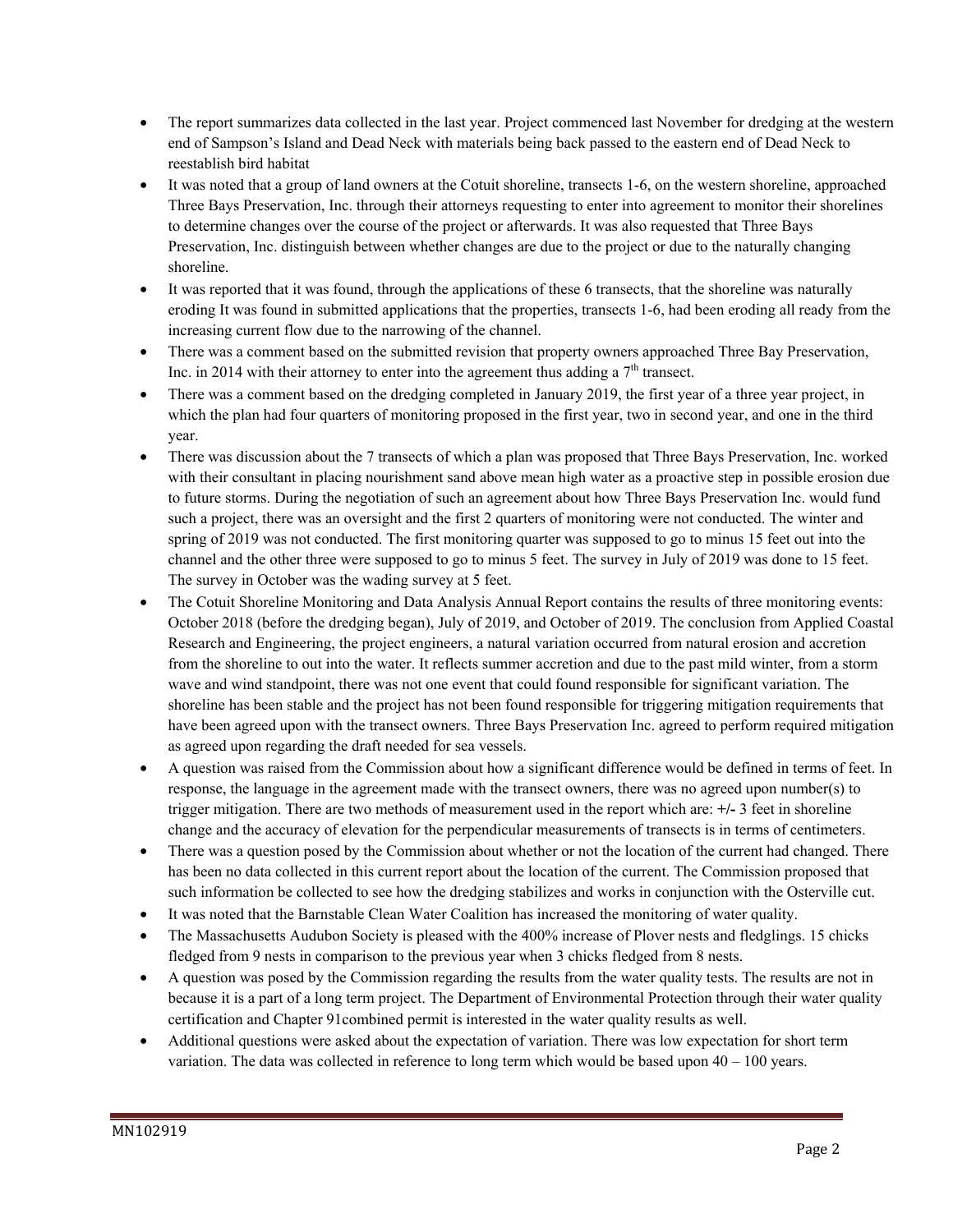- Another question was proposed by the Commission about whether or not the initial dredging was aggressive enough. Material was placed on the far east end which helps stabilize it and prevent a breakthrough there. This years' dredging project is starting earlier than the previous year.
- There was further questioning about whether or not it would be possible to ascertain the amount of sand or materials moving in a westerly direction or to be able to judge the overall movement of material(s). In response there was a fair amount of sand moved from the west end to the east end. Erosion has occurred due to the movement of sand. Drone work will be done to collect data along the area in hopes to have the ability to gather information on a real time basis. The Commission asked if and when the drone information is collected that the Commission is sent the materials.
- Town Engineer, Griffin Beaudoin, P.E. spoke about the "Snake's Head" of Sampson's Island. There has been slight accretion on the Snake's Head. 130 feet of material was taken off the tip of the island and 50 feet of material was taken off the southerly tip. There has been movement of material from the east to the west as expected in back passing. An additional 130 feet will be taken in to Sampson's Island which will have widened the channel two-fold by the end of this year.
- The Commission posed a concern about whether or not channel soundings have been completed in the Osterville Cut due to the concern of the potentiality of a breakthrough of a breakthrough between the jetty and Sampson's Island. In response, there has been loss at the eastern end near the jetty and that area will be re-nourished.
- A concern was raised from the Commission about the Order of Conditions in regards to the differences in the transects from the approved monitoring plan from October  $14<sup>th</sup>$  and the revised monitoring and mitigation plan from November  $14<sup>th</sup>$ . The report in accordance to the revised monitoring plan. It was recommended to make the revised plan a part of the Order of Conditions so that it is part of the monitoring plan so that the transects will be consistent in alignment through the following years.

## **Public comment:**

Beth Kennedy, a resident of transect 7, which is located at 225 Ocean View Avenue in Cotuit, wanted reassurance as the project moves forward that the project will be done in compliance to the Order of Conditions. She thanked the commission for their service and opportunity to speak before the Commission.

A motion was made to adopt the revised transects of 11/18/2014. Seconded and voted unanimously.

## **II REQUESTS FOR DETERMINATION**

**Jennifer Goff Trustee.** Proposed planting of native trees in an area damaged by a micro burst on July 23, 2019 at 511 Wianno Avenue, Barnstable as shown on Assessor's Map 162 Parcel 004. **DA-19047.**

The applicant was represented by Chuck Rowland P.E. of Sullivan Engineering & Consultants and Ian Warner of Bernice Wahler Landscapes.

## **Issues discussed:**

- There was an expressed concern from the representation that they wanted trees to be planted before winter.
- 30 trees were being proposed to be planted instead of just the 22 trees that fell during the microburst as a means to mitigate erosion into the pond.
- Machinery for the project would include smaller bobcats, a mini excavator, and a crane to help lower the trees into place to prevent damaging the bank from machinery. In addition, trees will be planted one at a time to help prevent erosion.
- At the end of the project, it is planned to seed the hillside for quick germination so plants are sprouting soon.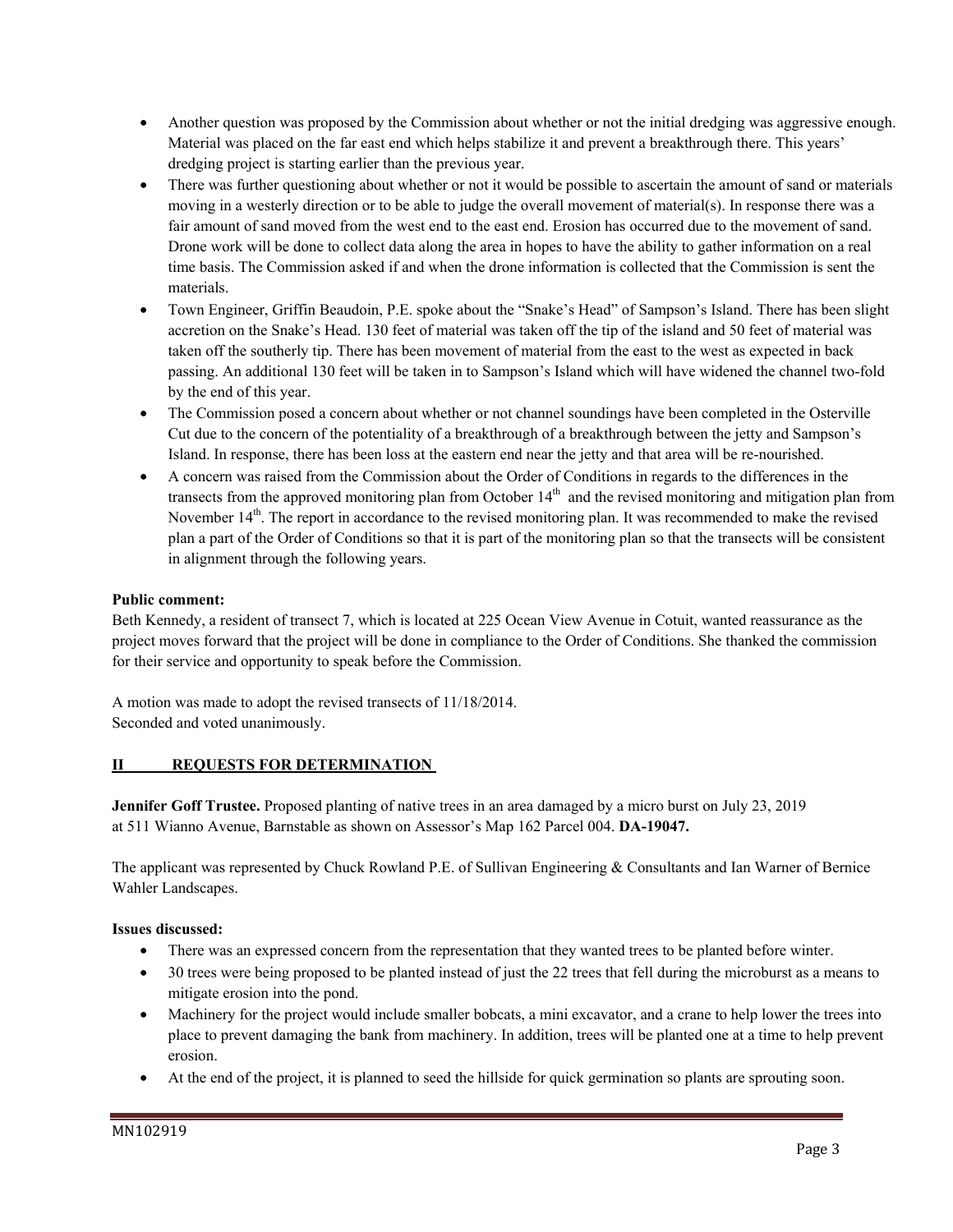• There was a question posed by the commission about the lack of stumps from the downed trees from the microburst as it would be easier to plant without the presence of stumps. The representation responding that due to a communication error the stumps have been removed.

There was no public comment.

A motion was made to motion to approve a negative determination. Seconded and voted unanimously.

#### **III NOTICES OF INTENT**

**Benjamin S. & Linda M. Butcher.** Construct a pool and patio with associated mitigation at 410 Wianno Avenue, Osterville as shown on Assessor's Map 163 Parcel 023. **SE3-5727.** 

The applicant was represented by Chuck Rowland P.E. of Sullivan Engineering & Consultants.

Correspondence was received and read into record: October 29, 2019 Letter from abutter Michael J. Stepanek of 311 East Bay Road, Osterville.

#### **Issues discussed:**

- The Commission commented that the pool fence is considerable distance from the pool. It was suggested that since the pool fence is tied to the ground that it should be moved closer to the pool instead of the property line. The pool fence can deter anything from getting into the pool area, but cannot prevent animal migration.
- A concern was raised from the Commission about the location of the leaching area.
- There was a comment about the lack of a revised plan because there are concerns with the size of the plantings proposed. The area was not staked out. It was recommended to install a split rail fence on the property line and demarcation on the proposed path.
- A concerned was raised by the ground elevation for the drywell as it must be known about the separation for ground water. A protocol is needed for leaching system because although there may not be a Board of Health regulation, machinery or other work could still damage the leaching field. Another concern was raised about the location of the foundation in regards to the proposed patio.
- The Commission asked the abutter, Stepanek, if he has possession of the wetland plans of which he had referred to and if those could be submitted to the Commission for review and consideration.

#### **Public Comment:**

Michael J. Stepanek of 311 East Bay Road in Osterville, expressed his concerns about this project as an abutter. Stepanek was concerned about the noise that would be generated from this project. He noted that the wetland area, including the pool fence area. There is a freshwater pond behind the pathways. Ducks, Geese, and turtles inhabit the pond. The turtles will migrate from the pond, across the road, and to the beach to lay eggs. There is concern that this project will prevent animal migration. Stepanek asked if the property could be walked again. Stepanek believes that a swimming pool goes beyond the pale of what the property can withstand.

A motion was made to continue the matter until 11/12/2019. Seconded and voted unanimously.

**Lynn Candella.** Raise existing dwelling with new foundation to conform to FEMA standards at 11 Harbor Bluffs Road, Hyannis as shown on Assessor's Map 325 Parcel 132. **SE3-5728.** 

The applicant was represented by Tris Weller of Weller & Associates. Exhibit A – Revised Plan dated October 28, 2019.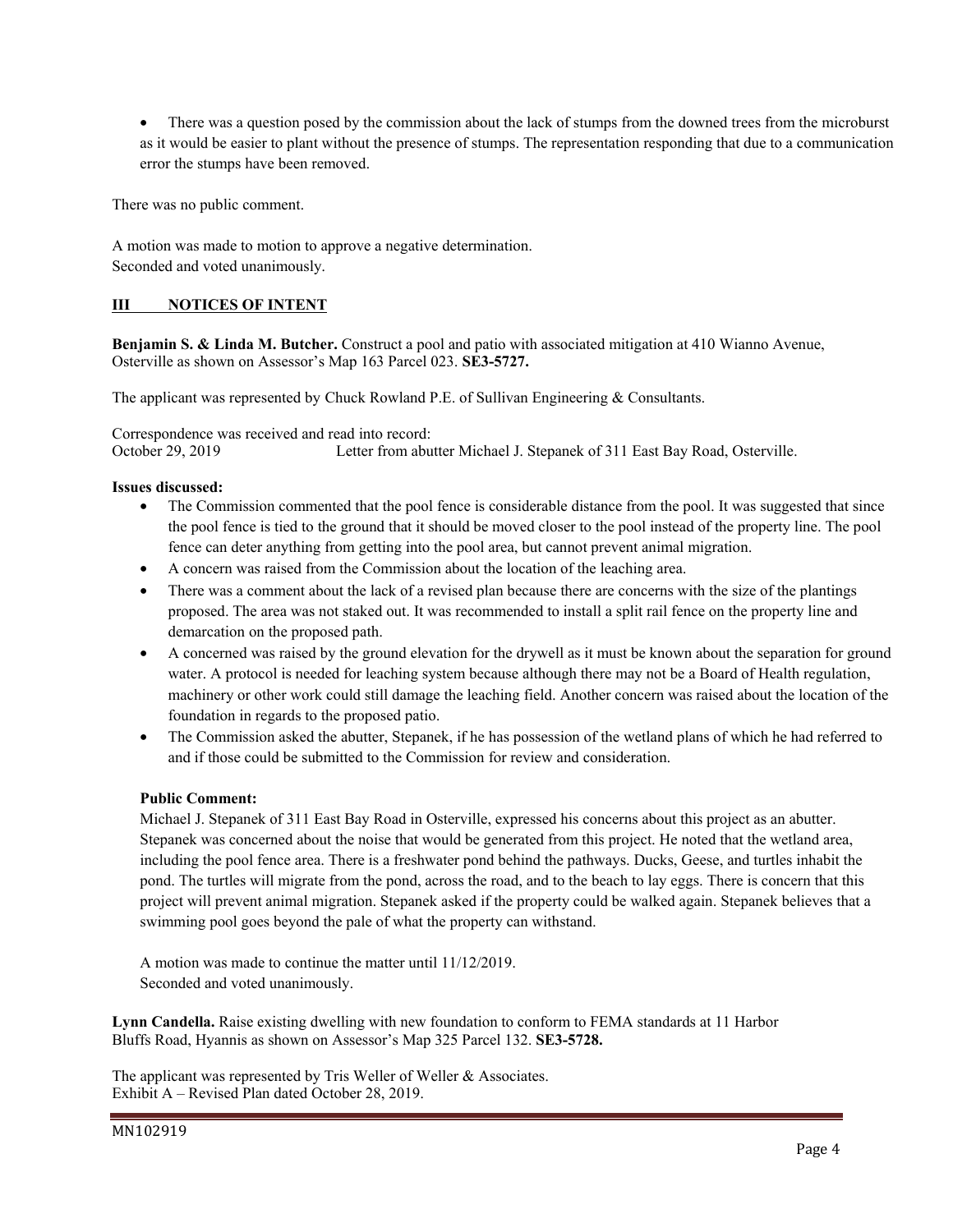It is proposed that the concrete patio will be replaced with pervious pavers as well as removing existing privet hedge to replace it with appropriate wetland plantings.

#### **Issues discussed:**

- There was a concern raised by the Commission about the location of the patio. The edge of the patio was close to the resource. The patio is also located in the buffer zone.
- There was a comment about diversifying the native wetland plantings.

There was no public comment.

A motion was made to approve the project subject to receipt of a revised plan which eliminates the new patio area (the half-moon shape patio may remain), but allows for the existing concreate patio to be rebuilt with permeable pavers, and the privet hedge is to be replaced with an assortment of native plantings in consultation with staff.

Seconded and voted unanimously.

**Thomas Munsell.** Raze existing dwelling. Construct new 3 bedroom dwelling and new septic system (no increase in flow) at 15 Circuit Avenue, Centerville as shown on Assessor's Map 226 Parcel 178**.** 

The applicant was represented by Dan Ojala P.E. of Down Cape Engineering.

Correspondence was received and read into record:

October 29, 2019 Email from Janet Milkman, Executive Director of the Barnstable Land Trust with site plans dated: April 2, 1946, May 25, 1955, September 7, 1984, December 17, 1973 and October 15, 1977.

There is a resource area relevant to the location of the dwelling which was a manmade dug out bog through a steam shovel and does not have a natural water source as it dries up in the drier months. If the Commission feels as though the project is mitigation retrained than to bring the 50 foot buffer into compliance than an additional 488 square feet.

#### **Issues discussed:**

- The Commission addressed the concern of the gravel turn around area cuts into the Barnstable Land Trust land. There is a corner that cuts into the land by about 11 inches which will be brought back a foot and will be demonstrated on a revised plan.
- There was a concern about the property line and the 50 foot buffer and how mitigation planting would be completed in that area. If the area becomes an untouched buffer zone than the applicant has fulfilled their obligation in the 50 foot buffer zone and mitigation would not be viewed as restrained.
- There was a comment about debris behind the shed area that could be cleaned up.
- A question arose about the 1950s plan provided to the Commission and its property lines. Furthermore, the accuracy of the survey was questioned. It is a stamped and sealed survey.
- It was confirmed that the dwelling will be turned 90 degrees so that the front door will be where the current garage is oriented.
- A question arose from the Commission about the existing shed on the easterly side of the property and what would happen to the structure in regards to the proposed plan. The shed will remain due to it being built in 1968, pre-dating the Wetland Protection Act outside the 50 foot buffer zone.
- There was a concern risen about the mark on a USGS map in which Mosquito Control needs to be contacted.
- A concern about the trees being taken down arose from the Commission and whether or not those trees were in the 50 foot buffer zone.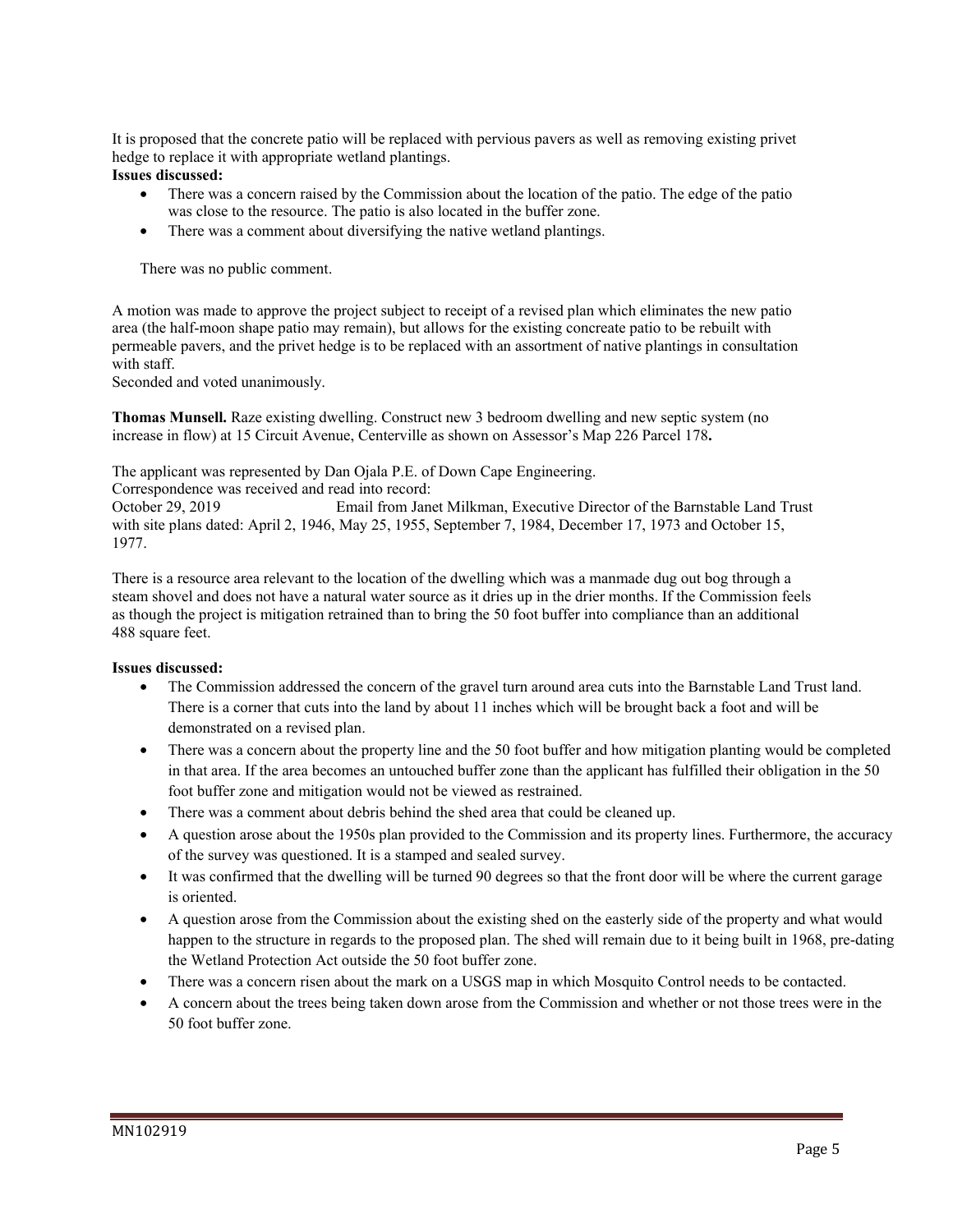#### **Public Comment:**

•Thomas Munsell of 35 Stephanie Lane, South Windsor, Connecticut commented that the proposed plan objective is to reduce the residents' carbon footprint with the creation of an energy efficient home by knocking it down and constructing it with modern materials. Munsell lives in an energy efficient home in Connecticut. The plan is design for the back of the dwelling to receive full sun to capture the available energy. Munsell has hired landscapers each year to remove the leaves from his yard. Organic fertilizer is used on the property's vegetation. He explained that the debris on his property originated from conservation land. Munsell thanked the Commission for walking the property.

A motion was made to approve the project subject to receipt of a revised plan indicating the road layout in red, expanded mitigation in the 50' buffer on the applicants property to make up the mitigation required, indicating the shed that is to remain in place, location of the new tree at the 50' buffer line, and a letter from mosquito control regarding the status of the intermittent stream. The mitigation area is to be demarcated with a special condition of once a year mowing in October. Seconded and voted unanimously.

**George and Josee Klentak.** Proposed construction of 2 car garage in front of existing footprint of current garage, second floor expansion; re-build first floor over existing garage footprint; construct front porch at 212 Holly Point Road, Centerville as shown on Assessor's Map 232 Parcel 034. **SE3-5729.**

The applicant was represented by Dan Ojala, P.E.of Down Cape Engineering.

#### **Issues discussed:**

- A concern was raised from the Commission about a floating dock.
- There was a comment about trees overrun by vines and a potential dead tree. The Commission reminded the representation and applicant that permission needs to be granted to take down trees within the 50 foot buffer zone.

There was no public comment.

A motion was made to approve the project as submitted with two special conditions the applicant is responsible to make sure the pier is in compliance, and any tree work within the 50' buffer will require a permit from Conservation.

Seconded and voted unanimously.

**Douglas and Tina Crook.** Construction of a new single family dwelling with a drive under garage, grading, utilities, an accessory building, and a new septic system at 115 Bog Road, Marstons Mills as shown on Assessor's Map 045 Parcel 016-005. **SE3-5730.**

The applicant was represented by Hannah Raddatz, Wetland Scientist, of BSC Group, Inc.

There was a previous Order of Conditions which has been closed out. The property is located 4 feet away from a functioning commercial cranberry bog. There is a steep slope with two rock walls which has been re-vegetated. There will be no work within the 0 to 50 foot Buffer Zone to the Cranberry bog.

#### **Issued discussed:**

- A concern was raised about a retaining wall located on the slope. It is proposed that grading is done to stabilize the retaining wall. However, the Commission is concerned about the area under the deck, the foundation walk out, to become a recreation area. The majority of the recreating should be on the back and sides of the dwelling. the Marston Mills river and cranberry bog are significantly impaired to nutrient loading.
- A question was raised about the proposed stonewall elevation. There was an additional question posed by the Commission about what will happen in the triangular area where the stonewall runs up to the 60 foot contour.
- There were concerns voiced about the potential of this project creating erosion.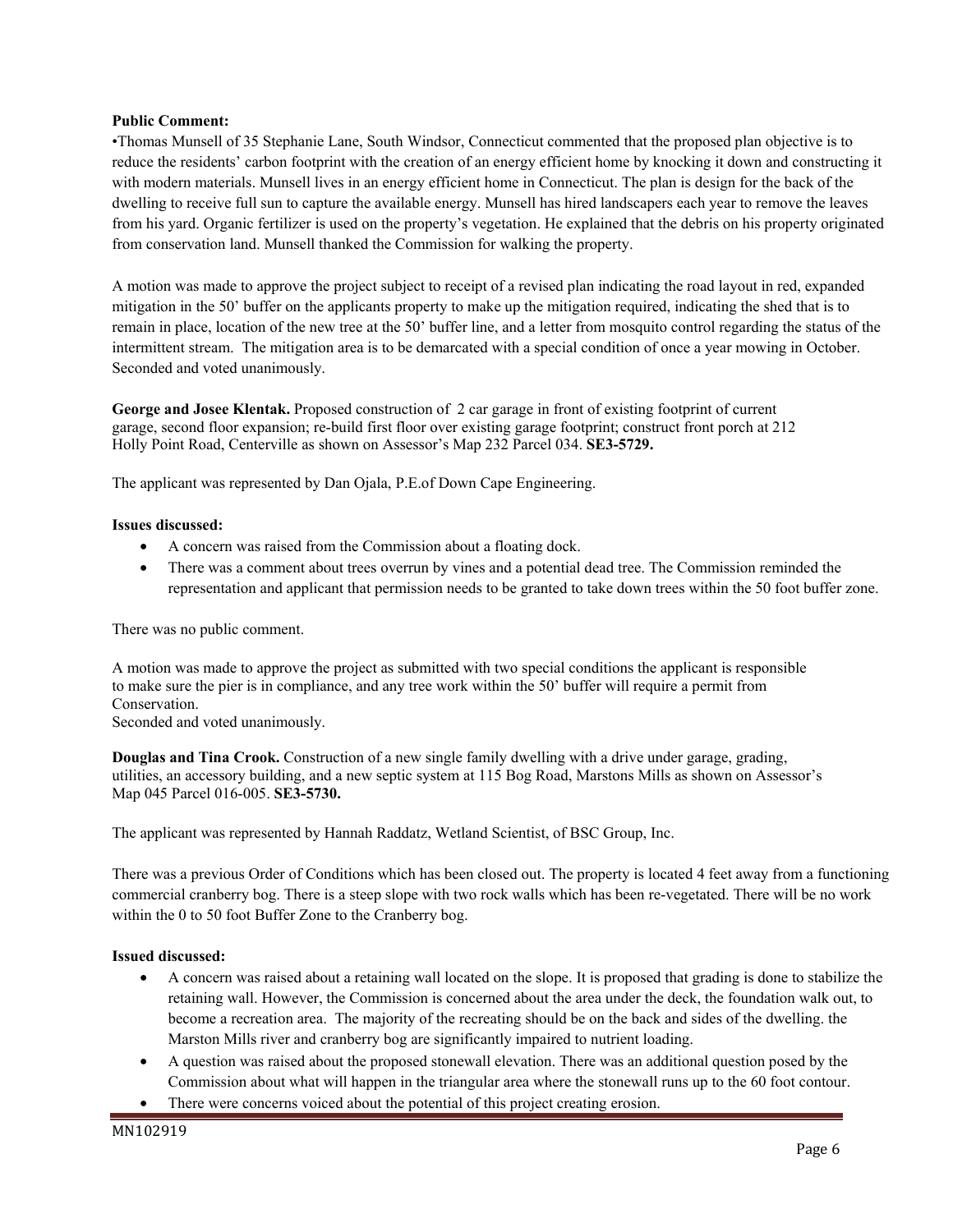- There was a note about how the general landscaping plan should be submitted and approved to the Conservation Commission, presently the embankment should be vegetated with creeping juniper and should be shown on the landscaping sketch plan.
- There was a question about mitigation in the buffer zone and the compliance of the buffer zone regulation.
- The Commission discussed the property line in relation to the cranberry bog.
- A question was posed by the Commission about how the Commission can be bound to a 2007 Order of Conditions and should be only taken into consideration under the new regulations.
- There was a comment that the recreation or activity area is not well defined.
- The Commission is concerned about the changes to the ground. The ground and wall elevations need to be defined as well as how the land will be maintained.
- It was noted that recreating on the slope, the northerly side of the house, would be difficult given that it is not flat and that it is a highly shaded area that would be difficult to grow anything. However, the southern side of the house has flat, sunny land that would be the recreation area.
- The stone wall should be oriented close to the driveway. In regards to the other wall off the deck, if there is no grading going to be done than there is no reason for a wall.
- A recommendation from the Commission was put forth that the door for a walkout could be placed near the garage instead of underneath the deck.
- The Commission identified the major issue in 2007 is that the Commission did not want development on the steep slope above a commercial bog given the impact on the bog and the bog system into the Marston Mills River.
- It was suggested that the applicant reevaluate the need for the retaining wall.
- The Commission expressed the need for stairs if the walk out foundation door was to be placed for safety.
- The Commission would like to see drywells on the plan for drainage. The plan should also demonstrate whether or not the driveway will be paved and how the runoff will be managed.
- In regards to a new structure, the 50 foot needs to be demarcated

There was no public comment.

A motion was made to approve a continuance until 11/12/2019. Seconded and voted unanimously.

| IV                                     |                                         | <b>CERTIFICATES OF COMPLIANCE</b> |                 |                              | $(ez = no deviations, staff recommends approval) on-going conditions)$ |  |  |
|----------------------------------------|-----------------------------------------|-----------------------------------|-----------------|------------------------------|------------------------------------------------------------------------|--|--|
| А.                                     | Thomas                                  | SE3-5564                          | $($ coc, ez $)$ |                              | raze & construct detached garage *                                     |  |  |
|                                        | 1248 Craigville Beach Road, Centerville |                                   |                 |                              | Centerville River                                                      |  |  |
| <b>B.</b>                              | Coombs                                  | SE3-5344                          | $($ coc, ez $)$ |                              | construct single family dwelling *                                     |  |  |
|                                        | 555 Old Mill Road, Osterville           |                                   |                 | $\qquad \qquad \blacksquare$ | bordering vegetated wetland                                            |  |  |
| C.                                     | Laugharn                                | SE3-5525                          | $($ coc, ez $)$ |                              | reconstruct pool, patio, and retaining wall*                           |  |  |
|                                        | 91 Calves Pasture Lane, Barnstable      |                                   |                 |                              | bordering vegetated wetland                                            |  |  |
| D.                                     | Crowell                                 | SE3-5196                          | $($ coc, ez $)$ |                              | construct addition; relocate driveway *                                |  |  |
|                                        | 4099 Main Street (Route 6A), Barnstable |                                   |                 | $\overline{\phantom{a}}$     | bordering vegetated wetland                                            |  |  |
| A motion was made to approve $A - D$ . |                                         |                                   |                 |                              |                                                                        |  |  |